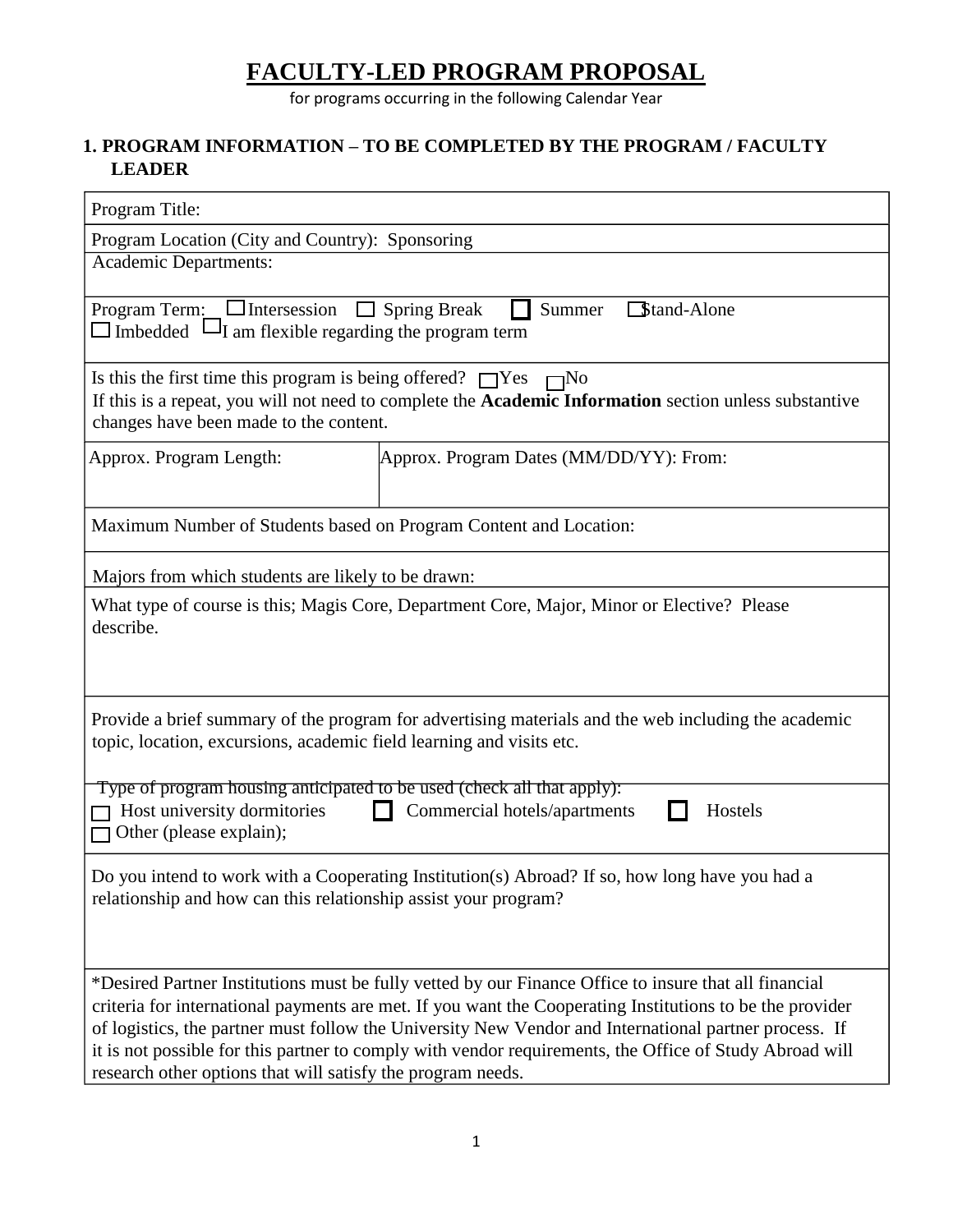## **ACADEMIC INFORMATION –**

#### *Please include a Syllabus for the course with this Proposal*

Course Discipline (e.g. ENGL): Course #: *#* credits: Please list any eligibility requirements (course prerequisites, class standing, minimum GPA) for this program. *Please note: the standard minimum cumulative for study abroad is 2.8.*  . Provide the following academic content of the course • general course description • outline of course goals and objectives • applicability of the course to the chosen location • academic work required • assignments • grading system • methods of assessment Describe the activities, field learning, and any other regional travel you plan on incorporating into the program and how they will enhance the academic and cultural content of the course. Does this program require students to meet specific physical demands to participate? П Yes  $\Box$  No If yes, please explain:

## **2. FACULTY LEADER INFORMATION**

| <b>Faculty Leader:</b>                                                                                                                                                                                                                                                                                                                                                             | Academic Department:  |  |  |  |
|------------------------------------------------------------------------------------------------------------------------------------------------------------------------------------------------------------------------------------------------------------------------------------------------------------------------------------------------------------------------------------|-----------------------|--|--|--|
| Telephone #.                                                                                                                                                                                                                                                                                                                                                                       | <b>Email Address:</b> |  |  |  |
| Do you have plans to be on sabbatical in the year preceding the proposed program? : $\square$ Yes<br>Nο<br>If yes, please state timeframe and year:                                                                                                                                                                                                                                |                       |  |  |  |
| Please describe the extent of your travel experience within the proposed program location and your<br>familiarity with local customs, culture, language, laws, etc. If the primary language spoken there is not<br>English, please provide information regarding your level of fluency in the primary language of that<br>country, and/or your plan for an interpreter/translator: |                       |  |  |  |